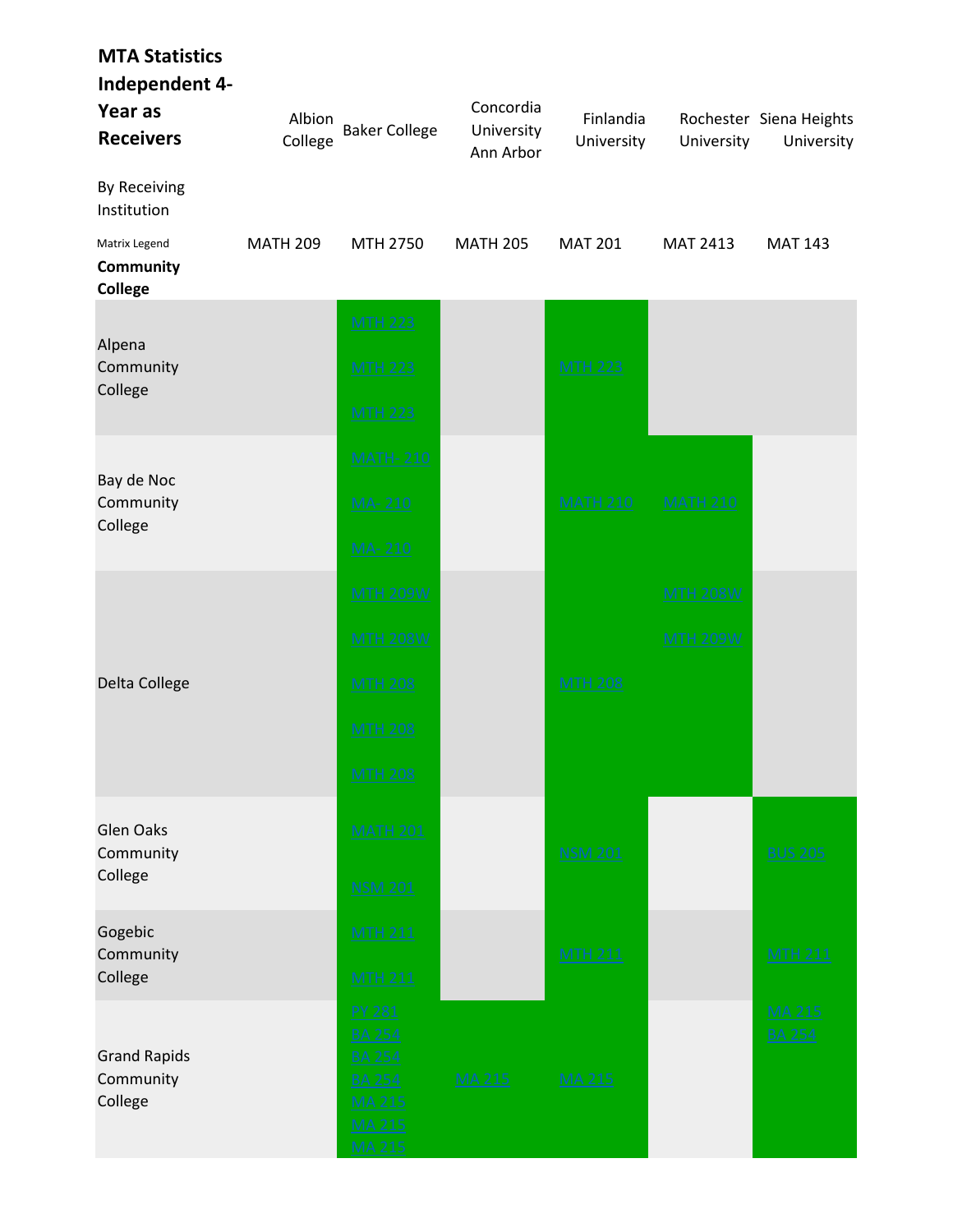| <b>MTA Statistics</b><br>Independent 4-<br>Year as<br><b>Receivers</b><br>By Receiving<br>Institution | Albion<br>College | <b>Baker College</b>                               | Concordia<br>University<br>Ann Arbor | Finlandia<br>University | University      | Rochester Siena Heights<br>University |
|-------------------------------------------------------------------------------------------------------|-------------------|----------------------------------------------------|--------------------------------------|-------------------------|-----------------|---------------------------------------|
| Matrix Legend                                                                                         | <b>MATH 209</b>   | MTH 2750                                           | <b>MATH 205</b>                      | <b>MAT 201</b>          | MAT 2413        | <b>MAT 143</b>                        |
|                                                                                                       |                   | <b>MATH 141</b>                                    |                                      |                         |                 |                                       |
|                                                                                                       |                   | <b>MATH 141</b>                                    |                                      |                         |                 |                                       |
| Henry Ford<br>College                                                                                 |                   | <b>MATH 141</b>                                    | <b>MATH 141</b>                      | <b>MATH 141</b>         | <b>MATH 141</b> | <b>MATH 141</b>                       |
|                                                                                                       |                   | <b>MATH 140</b>                                    |                                      |                         |                 |                                       |
|                                                                                                       |                   | <b>MDMA 124</b>                                    |                                      |                         |                 |                                       |
|                                                                                                       |                   | <b>PSY 144</b>                                     |                                      |                         |                 | <b>PSY 143</b>                        |
|                                                                                                       | <b>MAT 133</b>    | <b>MAT 133</b>                                     | <b>MAT 133</b>                       |                         |                 | <b>MTH 133</b>                        |
|                                                                                                       |                   | <b>MAT 133</b>                                     |                                      |                         |                 | <b>MAT 133</b>                        |
|                                                                                                       |                   | <b>MAT 133</b>                                     |                                      |                         |                 | <b>PSY 144</b>                        |
|                                                                                                       |                   | <b>MAT 133</b>                                     |                                      |                         |                 | <b>CIS 204</b>                        |
| Jackson College                                                                                       |                   | <b>MAT 133</b>                                     |                                      | <b>MTH 133</b>          |                 |                                       |
|                                                                                                       |                   | <b>MTH 133</b>                                     |                                      |                         |                 |                                       |
|                                                                                                       |                   | <b>MTH 133</b>                                     |                                      |                         |                 |                                       |
|                                                                                                       |                   | <b>MTH 133</b>                                     |                                      |                         |                 |                                       |
|                                                                                                       |                   | <b>PSY 143</b><br><b>PSY 143</b><br><b>PSY 143</b> |                                      |                         |                 |                                       |
|                                                                                                       |                   | <b>DPR 205</b>                                     |                                      |                         |                 |                                       |
|                                                                                                       |                   | <b>MATH 216</b>                                    |                                      | <b>MATH 216</b>         |                 | <b>MATH 220</b>                       |
| Kalamazoo Valley<br>Community                                                                         |                   | <b>MATH 220</b>                                    |                                      | <b>MATH 220</b>         |                 | OIS 142                               |
| College                                                                                               |                   | <b>MATH 220</b>                                    |                                      | <b>MATH 245</b>         |                 |                                       |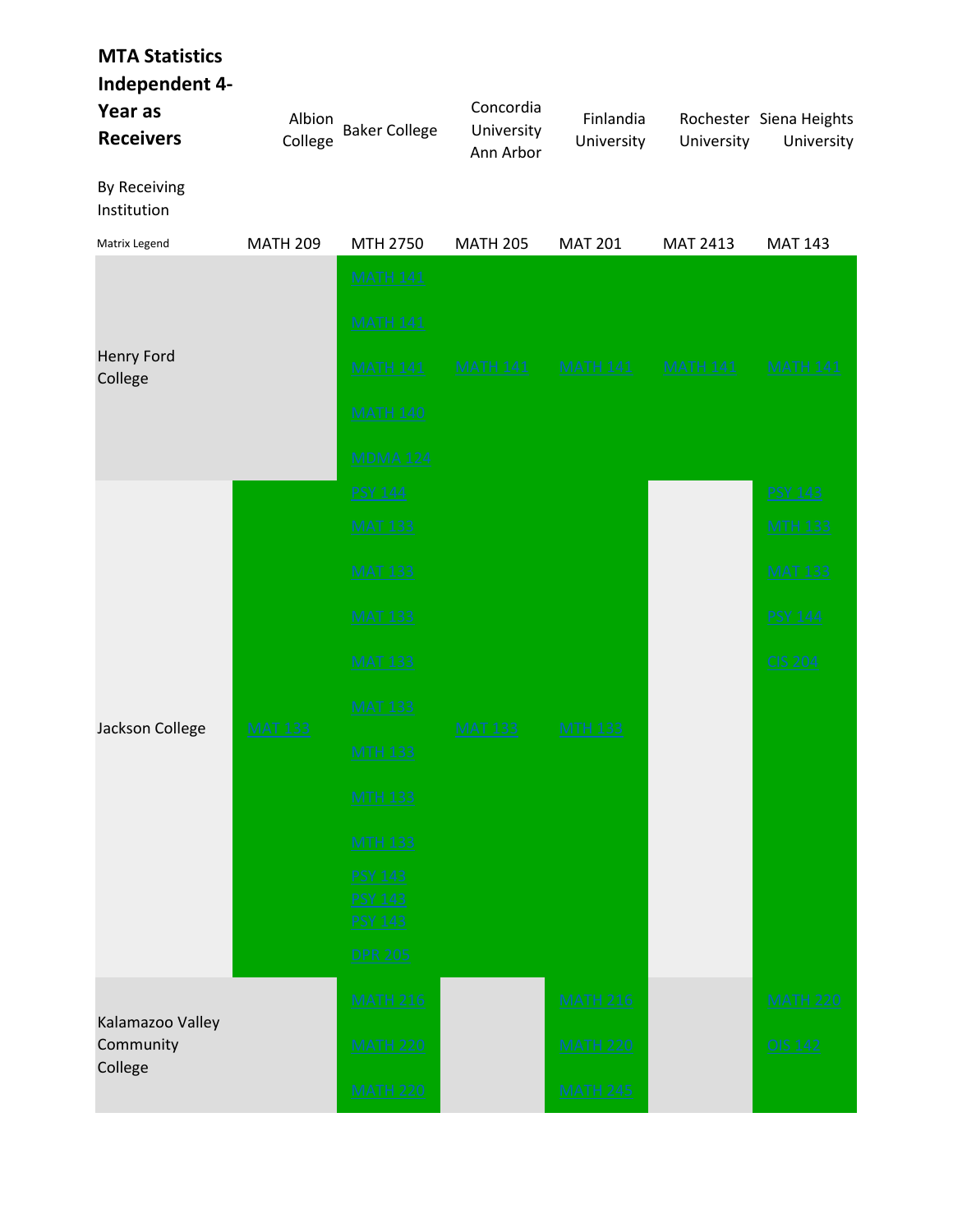| <b>MTA Statistics</b><br>Independent 4-<br>Year as<br><b>Receivers</b><br><b>By Receiving</b> | Albion<br>College | <b>Baker College</b>                                                                                           | Concordia<br>University<br>Ann Arbor | Finlandia<br>University            | University       | Rochester Siena Heights<br>University                 |
|-----------------------------------------------------------------------------------------------|-------------------|----------------------------------------------------------------------------------------------------------------|--------------------------------------|------------------------------------|------------------|-------------------------------------------------------|
| Institution<br>Matrix Legend                                                                  | <b>MATH 209</b>   | MTH 2750                                                                                                       | <b>MATH 205</b>                      | <b>MAT 201</b>                     | MAT 2413         | <b>MAT 143</b>                                        |
| Kellogg<br>Community<br>College                                                               | <b>MATH 130</b>   | <b>BUAD 213</b><br><b>BUAD 112</b><br><b>MATH 130</b><br><b>MATH 130</b><br><b>MATH 130</b><br><b>MATH 130</b> |                                      | <b>MATH 130</b>                    |                  | <b>MATH 130</b>                                       |
| Kirtland<br>Community<br>College                                                              |                   | HIT 23001<br><b>HIT 23000</b><br><b>MTH 20600</b><br><b>MTH 20600</b>                                          |                                      | <b>MTH 20600</b>                   | <b>MTH 20600</b> |                                                       |
| Lake Michigan<br>College                                                                      |                   | <b>BUSA 216</b><br><b>BUSA 216</b><br><b>BUSA 216</b><br><b>MATH 216</b><br><b>MATH 216</b><br><b>MATH 216</b> |                                      | <b>BUSA 216</b><br><b>MATH 216</b> | <b>BUSA 216</b>  | <b>MATH 216</b><br><b>MATH 123</b><br><b>BUSA 216</b> |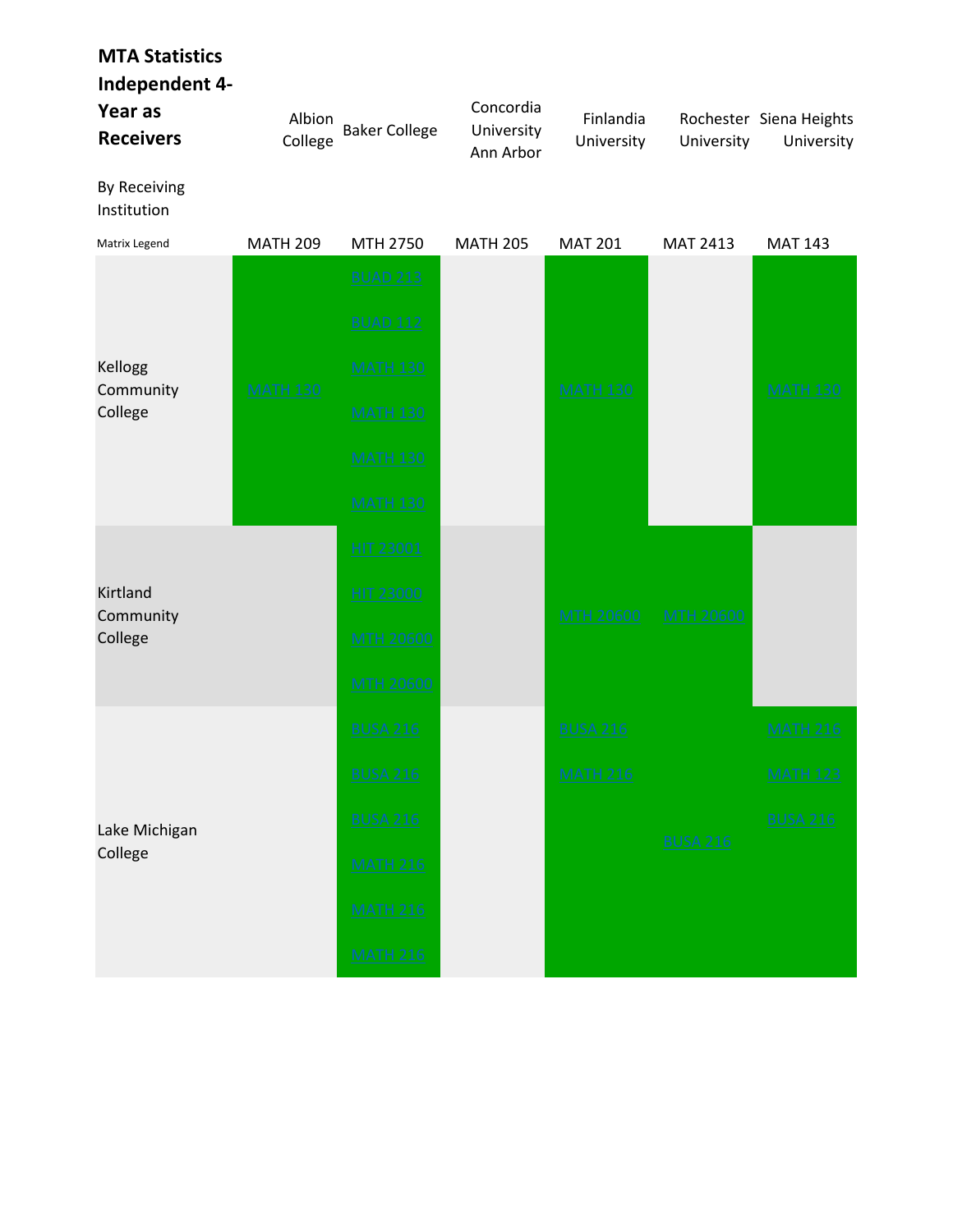## MTA Statistics

Independent 4-

| Year as<br><b>Receivers</b> | Albion<br>College | <b>Baker College</b> | Concordia<br>University<br>Ann Arbor | Finlandia<br>University | University      | Rochester Siena Heights<br>University |
|-----------------------------|-------------------|----------------------|--------------------------------------|-------------------------|-----------------|---------------------------------------|
| By Receiving<br>Institution |                   |                      |                                      |                         |                 |                                       |
| Matrix Legend               | <b>MATH 209</b>   | MTH 2750             | <b>MATH 205</b>                      | <b>MAT 201</b>          | <b>MAT 2413</b> | MAT 143                               |

| ividu ix Legeriu                      | <b>IVIATH ZUY</b> | $N \cup n \, Z \cup J \cup J$    | <b>UUAIN ZUJ</b> | <b>IVIAL ZUT</b> | KIAI 4415        | KIAI 145         |
|---------------------------------------|-------------------|----------------------------------|------------------|------------------|------------------|------------------|
|                                       |                   | <b>MGMT 335</b>                  |                  | <b>STAT 170</b>  |                  | <b>MAT 335</b>   |
|                                       |                   | <b>STAT 170</b>                  |                  | <b>STAT 215</b>  |                  | <b>STAT 170</b>  |
|                                       |                   | <b>STAT 170</b>                  |                  |                  |                  |                  |
| Lansing<br>Community<br>College       |                   | <b>STAT 170</b>                  |                  |                  | <b>STAT 215</b>  |                  |
|                                       |                   | <b>STAT 215</b>                  |                  |                  |                  |                  |
|                                       |                   | <b>STAT 215</b>                  |                  |                  |                  |                  |
|                                       |                   | <b>STAT 215</b>                  |                  |                  |                  |                  |
|                                       |                   | MATH-<br>1340                    |                  |                  |                  | <b>MTH 133</b>   |
|                                       |                   | <b>PSYC-2170</b>                 |                  |                  |                  | <b>MATH 1340</b> |
|                                       |                   | <b>PSYC-2170</b>                 |                  |                  |                  |                  |
| Macomb<br>Community                   |                   | MATH-<br>1340                    |                  | <b>MATH 1340</b> | <b>MATH 1340</b> |                  |
| College                               |                   | <b>PSYC-2160</b>                 |                  |                  |                  |                  |
|                                       |                   | MATH-<br>1330                    |                  |                  |                  |                  |
|                                       |                   | <b>MTH 133</b>                   |                  |                  |                  |                  |
|                                       |                   | <b>PSY 216</b><br><b>PSY 285</b> |                  |                  |                  |                  |
| Mid Michigan                          |                   | <b>MAT 212</b>                   |                  | <b>MAT 212</b>   | <b>MAT 212</b>   |                  |
| College                               |                   | <b>MAT 212</b>                   |                  |                  |                  |                  |
|                                       |                   | <b>MATH 162</b>                  |                  |                  |                  | <b>MATH 162</b>  |
| Monroe County<br>Community<br>College |                   | <b>MATH 162</b>                  | <b>MATH 162</b>  | <b>MATH 162</b>  | <b>MATH 162</b>  | <b>METC 220</b>  |
|                                       |                   | <b>MATH 162</b>                  |                  |                  |                  |                  |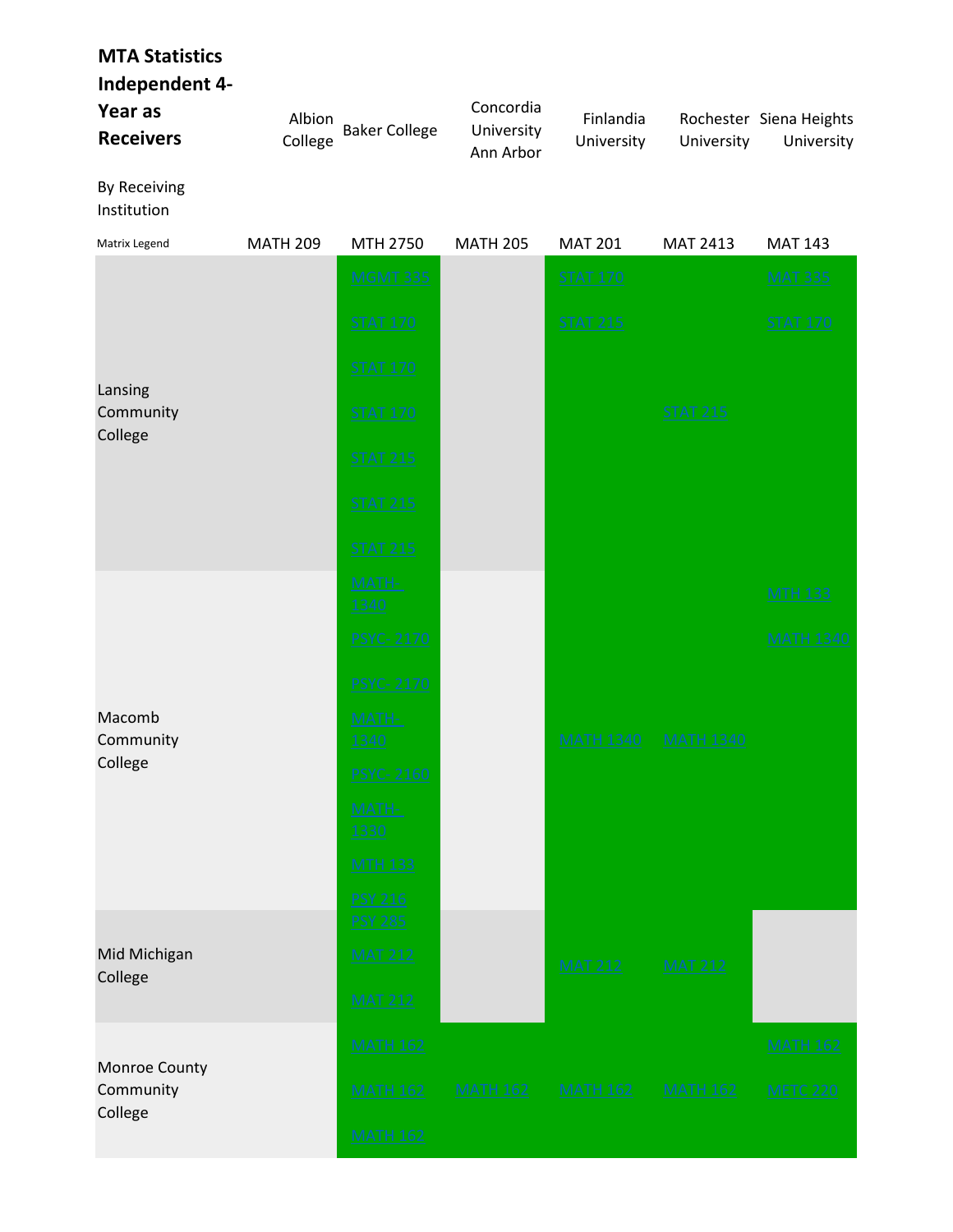| <b>MTA Statistics</b><br>Independent 4-<br>Year as<br><b>Receivers</b> | Albion<br>College | <b>Baker College</b>                                                                                                                              | Concordia<br>University<br>Ann Arbor | Finlandia<br>University           | University      | Rochester Siena Heights<br>University |
|------------------------------------------------------------------------|-------------------|---------------------------------------------------------------------------------------------------------------------------------------------------|--------------------------------------|-----------------------------------|-----------------|---------------------------------------|
| By Receiving<br>Institution                                            |                   |                                                                                                                                                   |                                      |                                   |                 |                                       |
| Matrix Legend                                                          | <b>MATH 209</b>   | MTH 2750                                                                                                                                          | <b>MATH 205</b>                      | <b>MAT 201</b>                    | MAT 2413        | <b>MAT 143</b>                        |
| Montcalm<br>Community<br>College                                       |                   | <b>MATH 190</b><br><b>MATH 190</b><br><b>MATH 190</b><br><b>MATH 290</b><br><b>MATH 290</b>                                                       |                                      | <b>MATH 190</b>                   |                 |                                       |
| Mott Community<br>College                                              |                   | <b>MATH-150</b><br><b>MATH-150</b><br><b>MATH-150</b><br><b>MATH 169</b>                                                                          |                                      | <b>MATH 169</b>                   | <b>MATH 150</b> | <b>MATH 150</b>                       |
| Muskegon<br>Community<br>College                                       |                   | <b>MATH 215</b><br><b>MATH 115</b><br><b>BUS 105</b><br><b>BUS 105</b><br><b>BUS 105</b><br><b>MATH 115</b><br><b>MATH 115</b><br><b>MATH 115</b> |                                      | <b>BUS 105</b><br><b>MATH 115</b> |                 |                                       |
| <b>North Central</b><br>Michigan College                               |                   | <b>STAT 200</b><br><b>MTH 200</b>                                                                                                                 |                                      | <b>STAT 200</b>                   |                 |                                       |
| Northwestern<br>Michigan College                                       |                   | <b>MTH 131</b><br><b>MTH 131</b><br><b>MTH 131</b>                                                                                                |                                      | <b>MTH 131</b>                    |                 |                                       |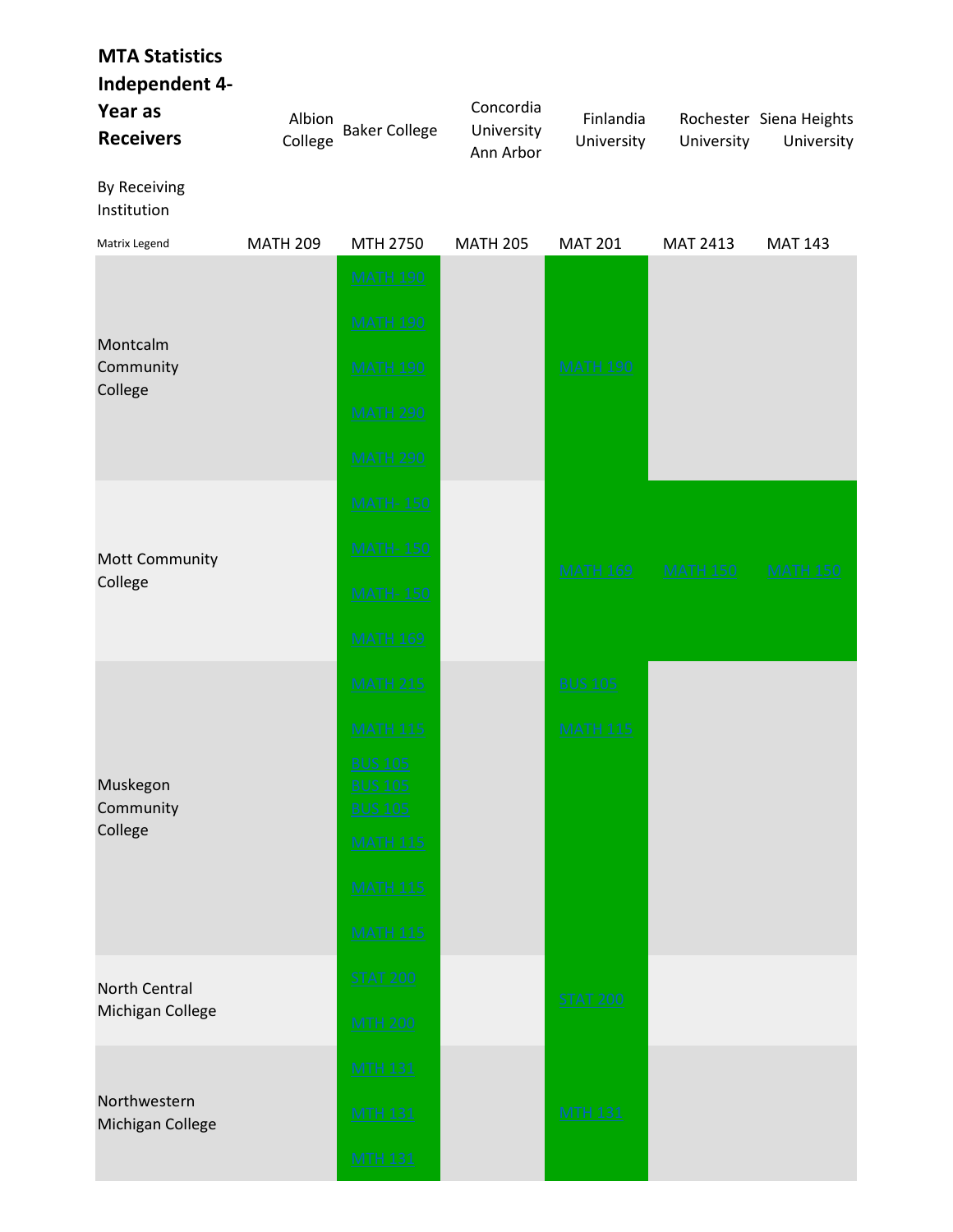| <b>MTA Statistics</b><br>Independent 4-<br>Year as<br><b>Receivers</b> | Albion<br>College | <b>Baker College</b>                                                                                        | Concordia<br>University<br>Ann Arbor | Finlandia<br>University | University      | Rochester Siena Heights<br>University |
|------------------------------------------------------------------------|-------------------|-------------------------------------------------------------------------------------------------------------|--------------------------------------|-------------------------|-----------------|---------------------------------------|
| By Receiving<br>Institution                                            |                   |                                                                                                             |                                      |                         |                 |                                       |
| Matrix Legend                                                          | <b>MATH 209</b>   | MTH 2750                                                                                                    | <b>MATH 205</b>                      | <b>MAT 201</b>          | MAT 2413        | <b>MAT 143</b>                        |
| Oakland<br>Community<br>College                                        |                   | <b>MAT 1580</b><br><b>MAT 1580</b><br><b>MAT 1580</b><br><b>MAT 1580</b><br><b>MAT 153</b>                  |                                      | <b>MAT 1580</b>         | <b>MAT 1580</b> | <b>MAT 153</b><br><b>MAT 1580</b>     |
| Schoolcraft<br>College                                                 |                   | <b>BUS 201</b><br><b>BUS 201</b><br><b>MATH 122</b><br><b>MATH 122</b><br><b>MATH 122</b><br><b>BUS 201</b> | <b>MATH 122</b>                      | <b>MATH 122</b>         | <b>MATH 122</b> | <b>MATH 122</b>                       |
| Southwestern<br>Michigan College                                       |                   | <b>MATH 150</b><br><b>MATH 150</b>                                                                          |                                      | <b>MATH 150</b>         | <b>MATH 150</b> | <b>MATH 150</b>                       |
| St. Clair County<br>Community<br>College                               |                   | <b>MTH 120</b><br><b>MTH 120</b><br><b>MTH 120</b><br><b>MTH 120</b>                                        |                                      | <b>MTH 120</b>          | <b>MTH 120</b>  | <b>MATH 120</b><br><b>MTH 120</b>     |
|                                                                        |                   | <b>MTH 120</b><br><b>MTH 120</b>                                                                            |                                      |                         |                 |                                       |